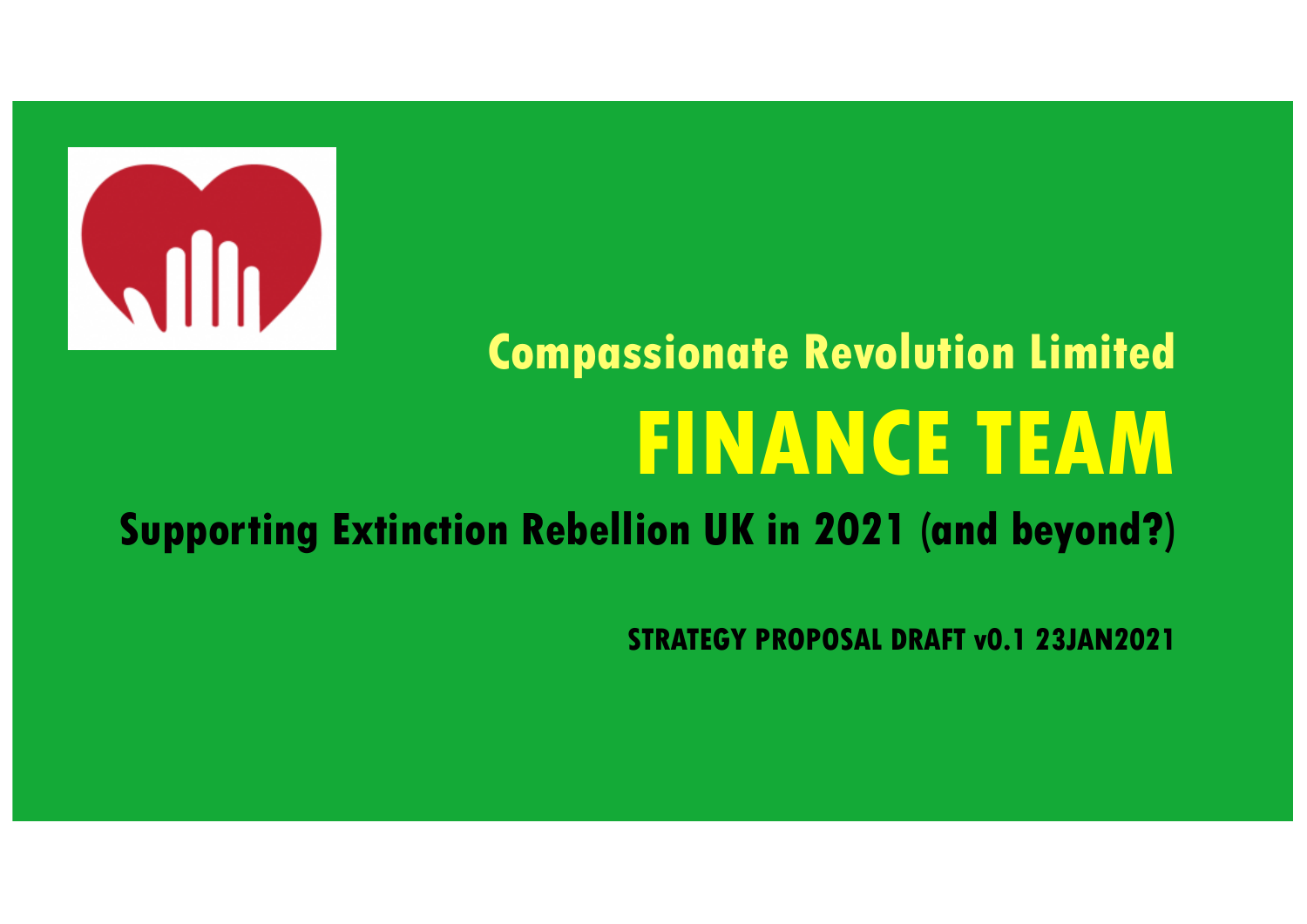### **Key Responsibilities**



**Split across four main areas:**

- **1. Payments**
- **2. Budgets**
- **3. Management Information and Support (MIS)**
- **4. Policy, Accounts, Risk and Compliance (PARC)**

**Coordinates its role and responsibilities both externally and internally consistent with the self-organising system and XR's Values and Principles**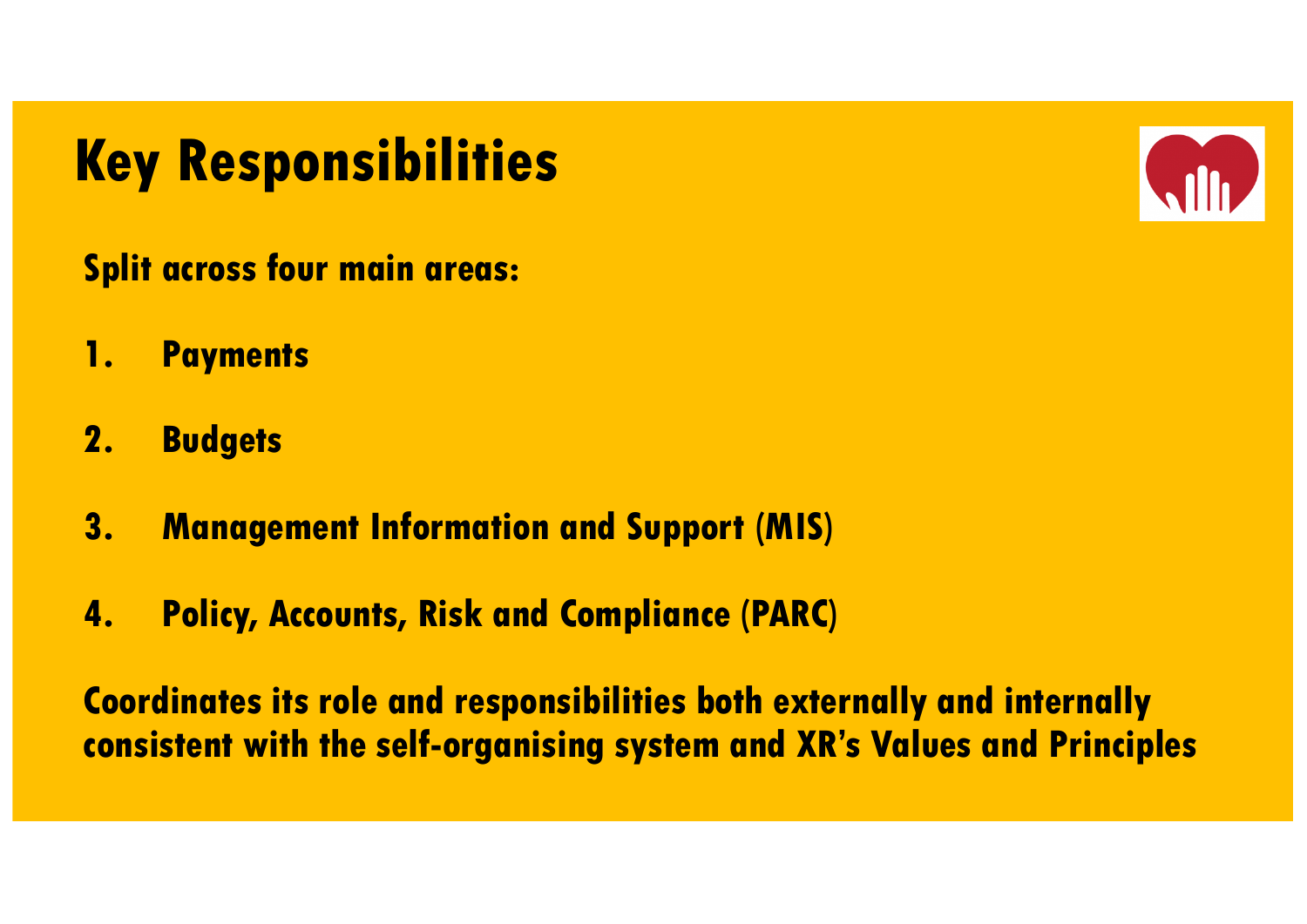#### **Payments**



**Manages the Payment Request process (incl. Cash Advances) in compliance with policy and procedures**

**Manages the bank accounts including cards** 

**Handles all financial provider relationships (e.g. Triodos, PayPal etc.)**

**Will administer the new VLE payroll payment process from January 2020**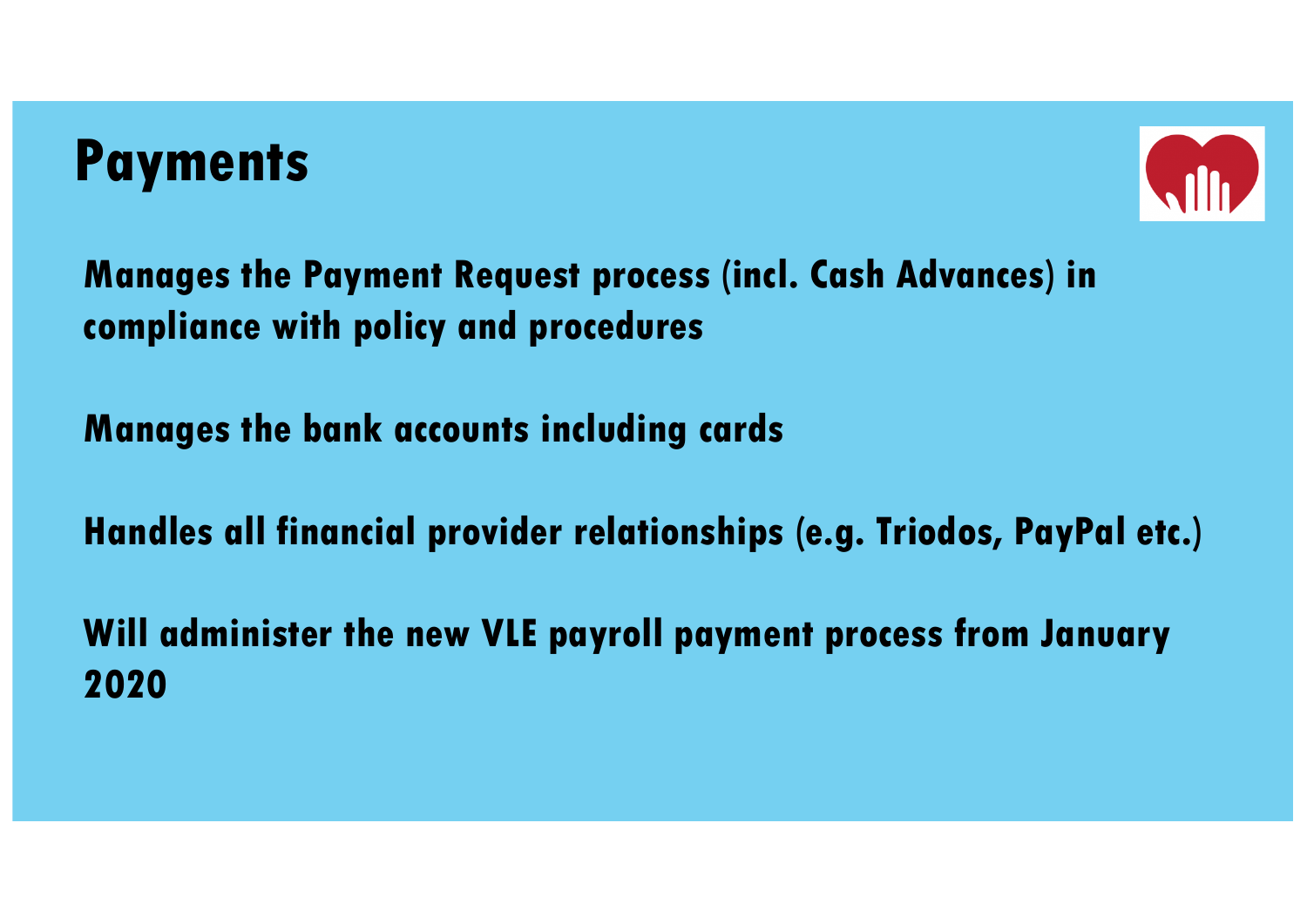## **Budgets**



**Handles budget requests from working groups and other stakeholders**

**Approves the allocation of specific budgets based on availability and guidance provided by the movement**

**Supports budget holders with their responsibilities**

**Vets and maintains the list of approved budget holders and budget controllers.**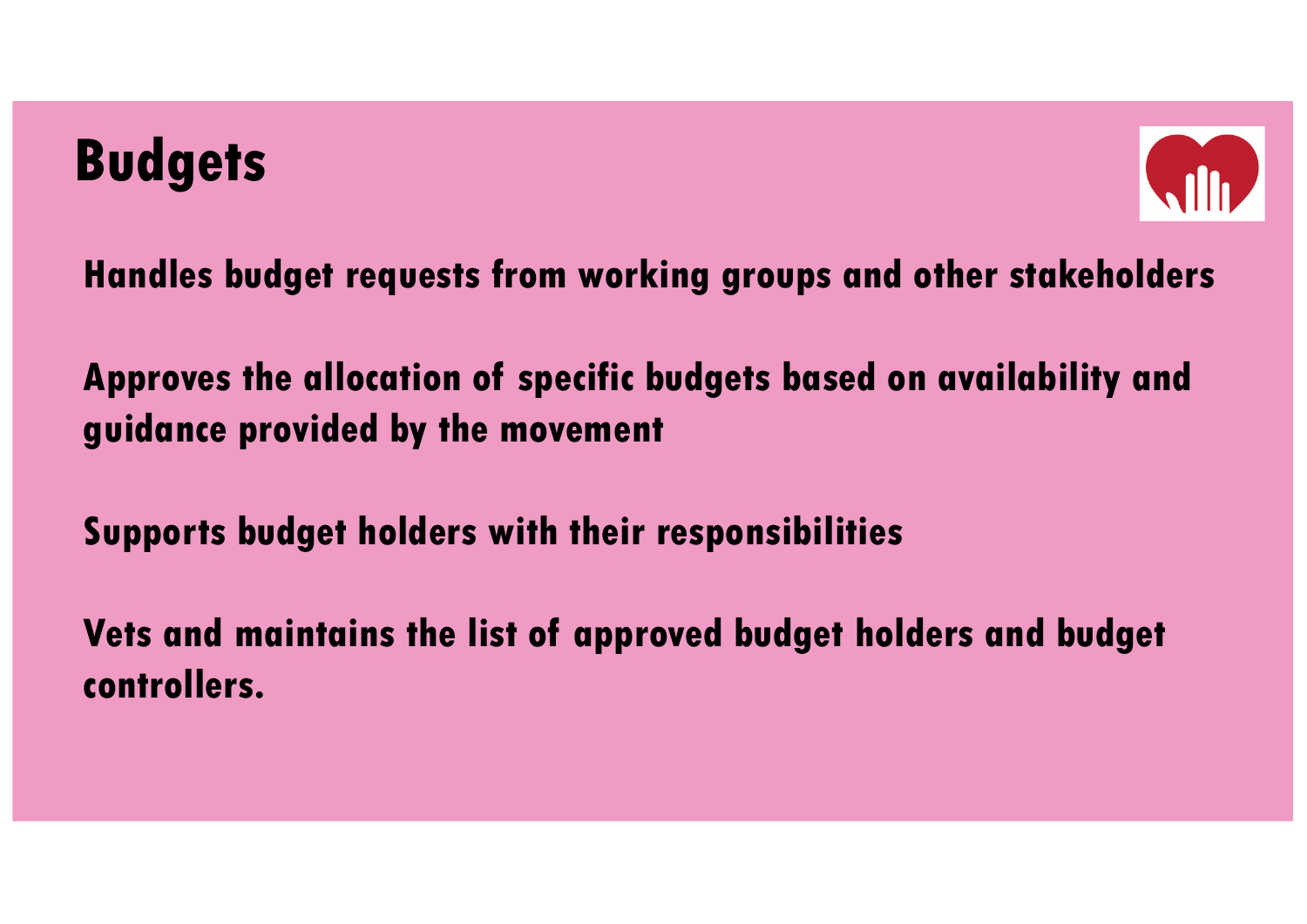# **Management Information and Support**



#### **Responsible for the publishing of XR's financial transparency**

#### **Produces periodic and timely reports to:**

**Support the movement in achievement of its strategy and objectives; Aid the movement in its decision-making processes; Support budget holders and working groups to monitor resources and performance;**

**Responds to one off requests for financial information from the movement, the media and volunteers;**

**Supports the Finance Team to produce and maintain consistent support guides in a single place online.**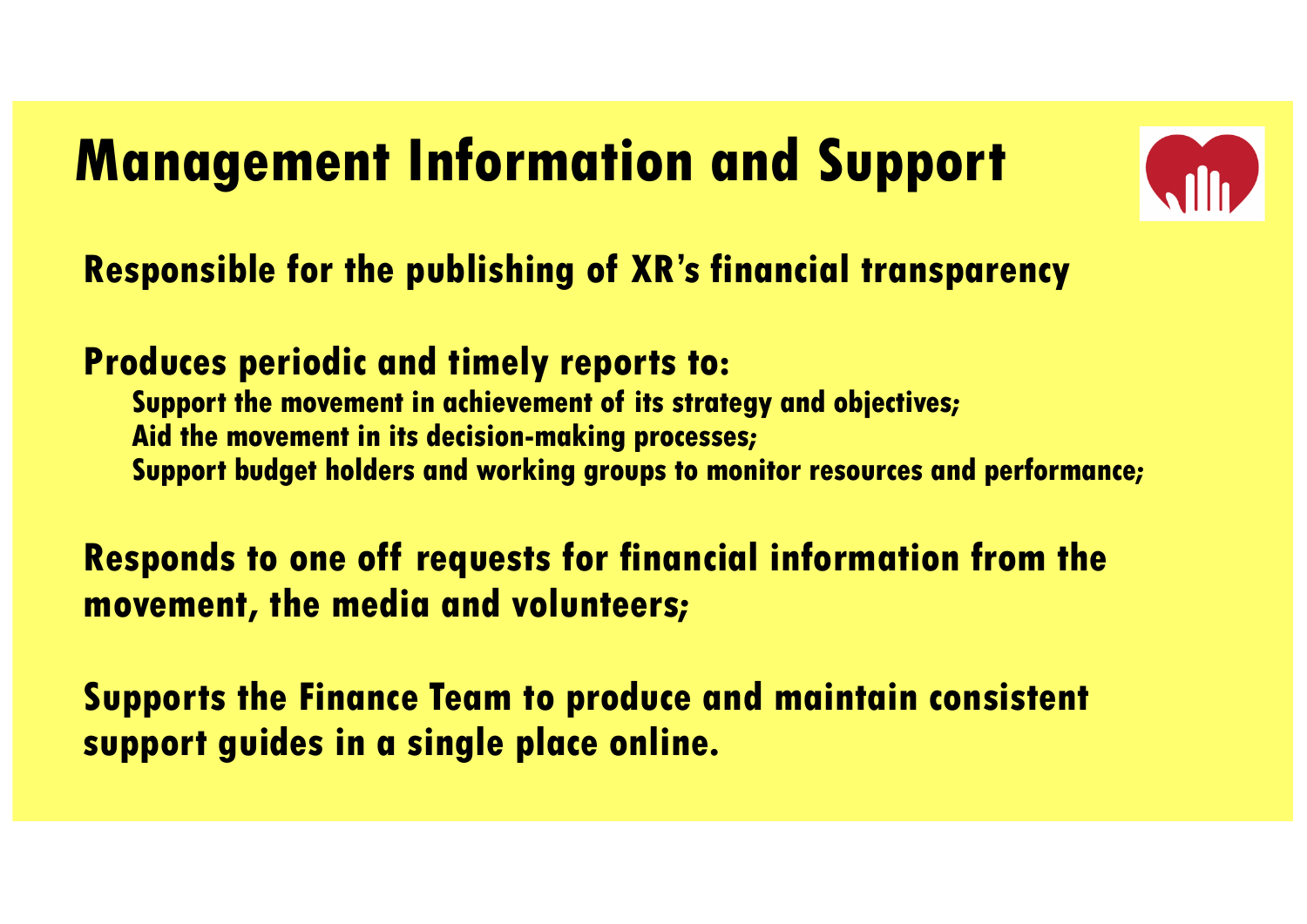### **Policy, Accounts, Risk and Compliance**



**Is the owner of the Financial Policy and supports the movement's Financial Integrity Team (FIT) as secretariat**

**Will design and maintain a Risk Register to identify and manage all financial risk**

**Responsible for bookkeeping and completion of financial accounts; Procures professional advice from third parties to ensure compliance** 

**Project manages special projects (e.g. Volunteer Living Expenses to payroll)**